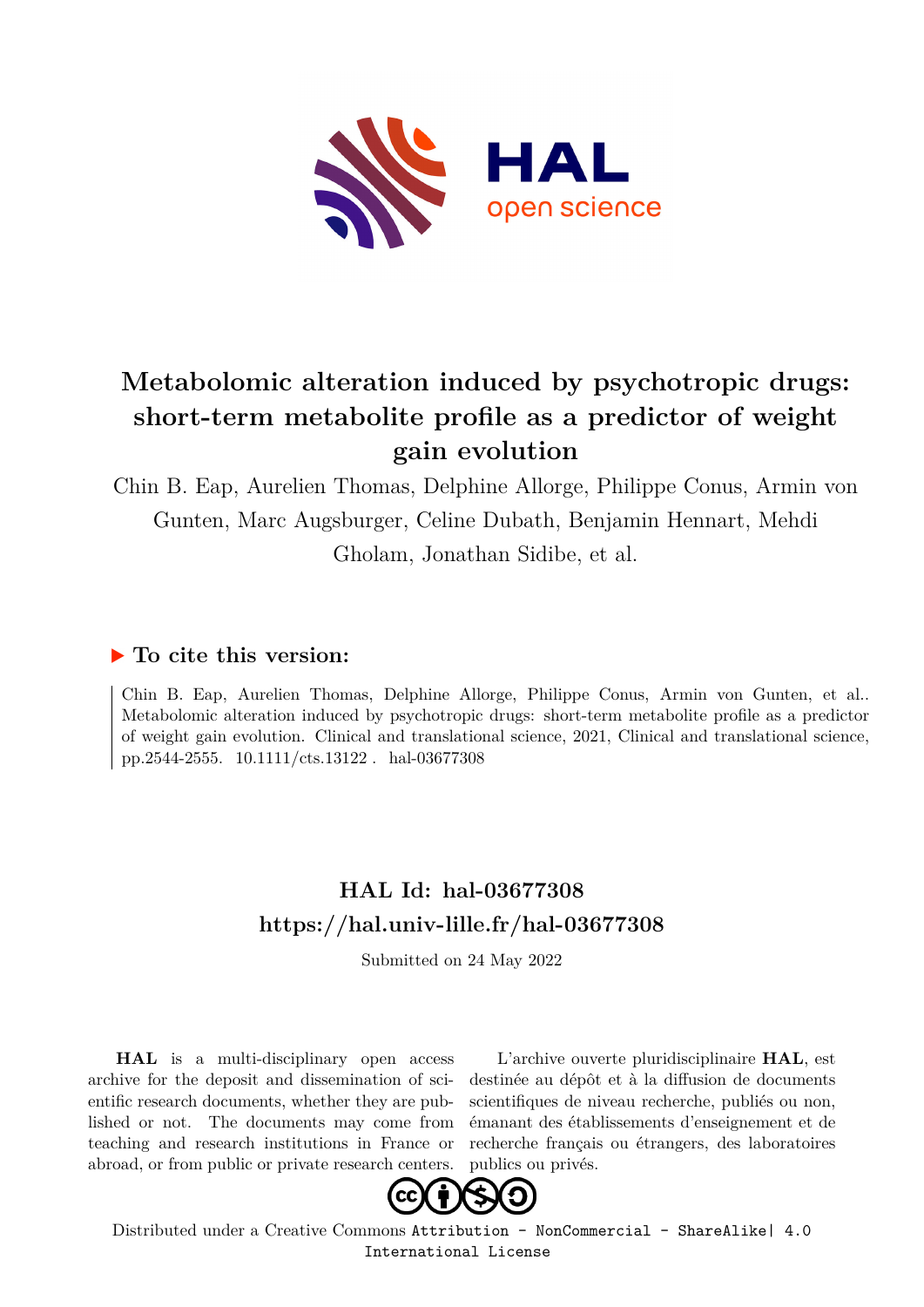DOI: [10.1111/cts.13122](https://doi.org/10.1111/cts.13122)

### **ARTICLE**



# **Metabolomic alteration induced by psychotropic drugs: Short-term metabolite profile as a predictor of weight gain evolution**

| Marie Lenski <sup>1</sup> $\bullet$   Jonathan Sidibé <sup>2</sup>   Mehdi Gholam <sup>3</sup> $\bullet$   Benjamin Hennart <sup>1</sup> $\bullet$ |
|----------------------------------------------------------------------------------------------------------------------------------------------------|
| Céline Dubath <sup>4</sup> $\bullet$   Marc Augsburger <sup>2</sup> $\bullet$   Armin von Gunten <sup>5</sup> $\bullet$                            |
| Philippe Conus <sup>6</sup>   Delphine Allorge <sup>1</sup>   Aurelien Thomas <sup>2,7</sup>   Chin B. Eap <sup>4,8,9,10</sup>                     |

1 Univ. Lille, CHU Lille, Institut Pasteur de Lille, ULR 4483 – IMPECS – IMPact de l'Environnement Chimique sur la Santé humaine, Lille, France

2 Unit of Forensic Toxicology and Chemistry, CURML, Lausanne University Hospital, Geneva University Hospitals, Lausanne, Geneva, Switzerland

3 Department of Psychiatry, Center for Psychiatric Epidemiology and Psychopathology, Lausanne University Hospital, University of Lausanne, Prilly, Switzerland

4 Unit of Pharmacogenetics and Clinical Psychopharmacology, Department of Psychiatry, Center for Psychiatric Neuroscience, Lausanne University Hospital, University of Lausanne, Prilly, Switzerland

5 Service of Old Age Psychiatry, Department of Psychiatry, Lausanne University Hospital, University of Lausanne, Prilly, Switzerland

6 Service of General Psychiatry, Department of Psychiatry, Lausanne University Hospital, University of Lausanne, Prilly, Switzerland

<sup>7</sup>Faculty Unit of Toxicology, Faculty of Biology and Medicine, CURML, Lausanne University Hospital, University of Lausanne, Lausanne, Switzerland

8 Center for Research and Innovation

#### **Abstract**

Psychotropic drugs can induce strong metabolic adverse effects, potentially increasing morbidity and/or mortality of patients. Metabolomic profiling, by studying the levels of numerous metabolic intermediates and products in the blood, allows a more detailed examination of metabolism dysfunctions. We aimed to identify blood metabolomic markers associated with weight gain in psychiatric patients. Sixty-two patients starting a treatment known to induce weight gain were recruited. Two hundred and six selected metabolites implicated in various pathways were analyzed in plasma, at baseline and after 1 month of treatment. Additionally, 15 metabolites of the kynurenine pathway were quantified. This latter analysis was repeated in a confirmatory cohort of 24 patients. Among the 206 metabolites, a plasma metabolomic fingerprint after 1 month of treatment embedded 19 compounds from different chemical classes (amino acids, acylcarnitines, carboxylic acids, catecholamines, nucleosides, pyridine, and tetrapyrrole) potentially involved in metabolic disruption and inflammation processes. The predictive potential of such early metabolite changes on 3 months of weight evolution was then explored using a linear mixed-effects model. Of these 19 metabolites, short-term modifications of kynurenine, hexanoylcarnitine, and biliverdin, as well as kynurenine/tryptophan ratio at 1 month, were associated with 3 months weight evolution. Alterations of the kynurenine pathway were confirmed by quantification, in both exploratory and confirmatory cohorts. Our metabolomic study suggests a specific metabolic dysregulation after 1 month of treatment with psychotropic drugs known to induce weight gain. The identified metabolomic signature could contribute in the future to the prediction of weight gain in patients treated with psychotropic drugs.

Aurelien Thomas and Chin B. Eap are Co-last authors.

This is an open access article under the terms of the Creative Commons [Attribution-NonCommercial-NoDerivs](http://creativecommons.org/licenses/by-nc-nd/4.0/) License, which permits use and distribution in any medium, provided the original work is properly cited, the use is non-commercial and no modifications or adaptations are made. © 2021 The Authors. *Clinical and Translational Science* published by Wiley Periodicals LLC on behalf of American Society for Clinical Pharmacology and Therapeutics.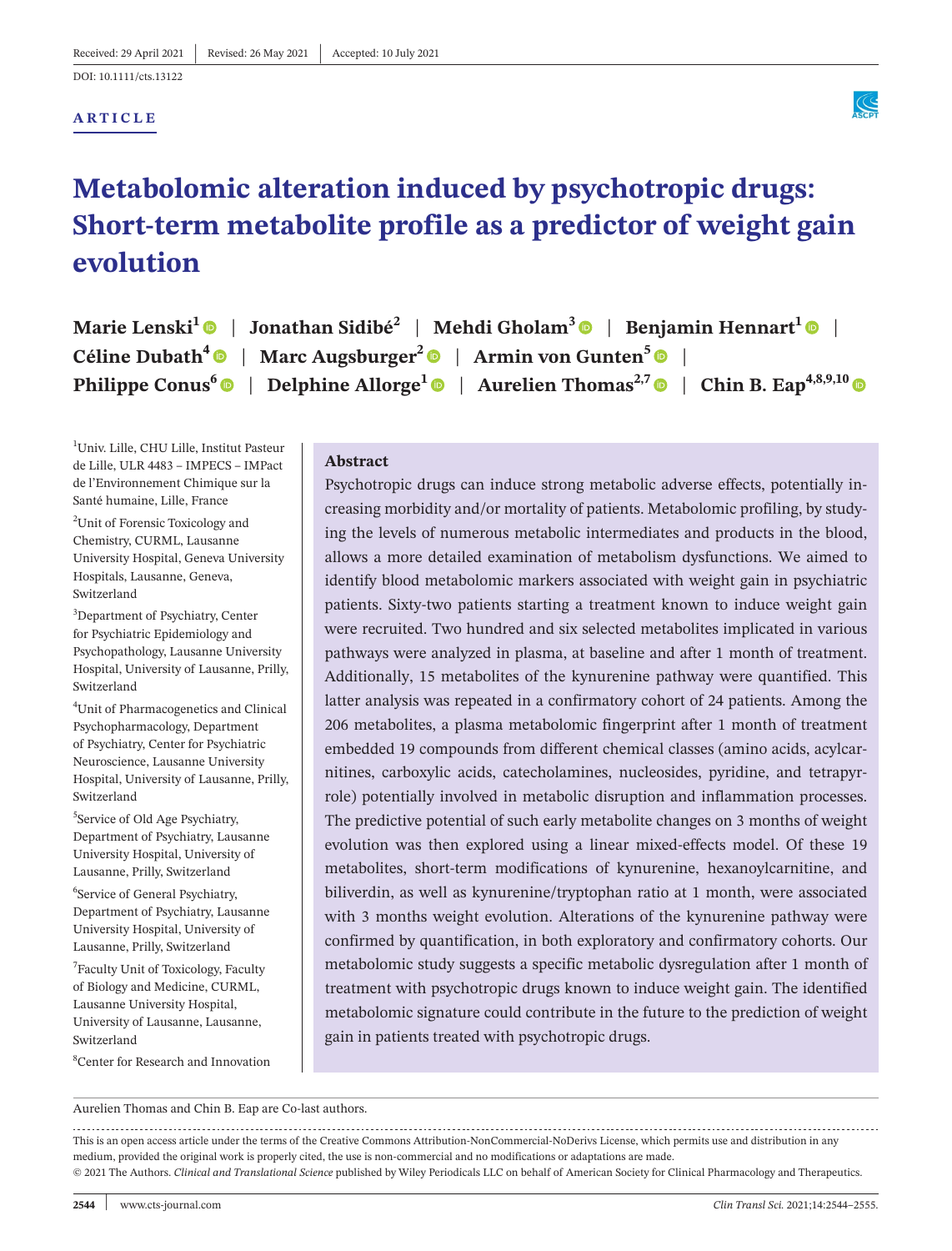in Clinical Pharmaceutical Sciences, University of Lausanne, Switzerland

<sup>9</sup>School of Pharmaceutical Sciences, University of Geneva, Geneva, Switzerland

 $^{10}$ Institute of Pharmaceutical Sciences of Western Switzerland, University of Geneva, University of Lausanne, Lausanne, Switzerland

#### **Correspondence**

Chin B. Eap, Hôpital de Cery, 1008 Prilly, Lausanne, Switzerland. Email: [chin.eap@chuv.ch](mailto:chin.eap@chuv.ch)

Aurelien Thomas, Faculty Unit of Toxicology, CURML, Vulliette 04 Street, 1000 Lausanne, Switzerland. Email: [aurelien.thomas@chuv.ch](mailto:aurelien.thomas@chuv.ch)

#### **Funding information**

This work was supported by grants from the Swiss National Research Foundation (31003A-182420, 320030- 120686, 324730-144064, 320030-173211, and 320030-200602). The funding sources had no role in the writing of the manuscript or in the decision to submit it for publication.

#### **Study Highlights**

#### **WHAT IS THE CURRENT KNOWLEDGE ON THE TOPIC?**

Psychotropic drugs can induce weight gain, potentially increasing morbidity and/ or mortality of patients.

#### **WHAT QUESTION DID THIS STUDY ADDRESS?**

Could the use of metabolomics permit the identification of early blood markers associated with weight gain in treated psychiatric patients?

#### **WHAT DOES THIS STUDY ADD TO OUR KNOWLEDGE?**

It identified a metabolomic signature related to psychotropic drug exposure. Our results suggest an overall metabolic dysregulation after 1 month of treatment, and a specific dysregulation that is associated with weight gain worsening at 3 months. Understanding the biochemical significance of those dysregulations should provide further mechanistic comprehensions of pathways involved in metabolic effects of psychotropic drugs and possibly also in therapeutic response to treatments.

### **HOW MIGHT THIS CHANGE CLINICAL PHARMACOLOGY OR TRANSLATIONAL SCIENCE?**

Metabolomic profiling could be used in a combinatorial model with clinical, exposure, and genetic markers, to improve the early prediction of weight gain during psychotropic treatment. This prediction could be useful to offer personalized treatment to patients and, consequently, improved medical care and patient quality of life.

#### **INTRODUCTION**

Psychotropic drugs are widely prescribed in psychiatric patients with proven efficacy. However, most atypical as well as some typical antipsychotics, mood stabilizers, and antidepressants can induce important metabolic side effects, including weight gain  $(WG)^{1}$  Psychotropic drug-induced WG can thus lead to several metabolic complications, including dyslipidemia, diabetes, and/or hypertension, partly responsible for the increase of cardiovascular diseases and reduction of lifespan by 10–15 years in this population.<sup>2,3</sup> In addition to psychiatric illness itself, evidence suggests that additional factors, including female gender, low baseline body mass index (BMI), young age, first episode of psychiatric illness, and/or drug naïve patients, are associated with an increased risk of drug-induced WG.4

Underlying mechanisms of psychotropic drug-induced WG are only partially understood. The involvement of many neurotransmitters and neuropeptides, such as neuropeptide-Y (NPY), orexin, or melanin-concentrating hormone  $(MCH)$ ,<sup>5</sup> of hormones, such as leptin, adiponectin, insulin, and ghrelin, $6$  as well as of genetic factors, $7$  has been reported. At the cellular level, alterations in the mitochondrial structure and functions, such as alterations in electron transport, impairment of oxidative phosphorylation, and tricarboxylic acid cycle, leading to dysregulation

of energy metabolism, have also been incriminated.<sup>8</sup> There is thus a growing interest in identifying clinical and biological alterations associated with psychotropic medication use, which could allow for better understanding of the multiple mechanisms involved in drug-induced WG and/or worsening of other metabolic parameters. In addition, the detection of early alterations of such biomarkers would allow one to predict metabolic outcomes and to propose individualization of treatment. In this context, a WG higher than 5% after 1 month of treatment with weight-inducing psychotropic drugs was demonstrated to be a clinical sign to consider patients as being at higher risk of significant WG during long-term treatment.<sup>9</sup> Likewise, the increase of lipid levels by more than 5% after 1 month of treatment is the best predictor for dyslipidemia at a later stage.<sup>10</sup>

Metabolomics is a powerful phenotyping approach assimilating alterations in all small molecules and metabolites produced by the body, influenced by physiological, pathological, or environmental states, including drug exposure.<sup>11</sup> As the metabolome is downstream of the cellular process, it is the closest link to its phenotype, providing dynamic and sensitive information on its changes. Its exploration could permit identifying metabolic fingerprints used as biomarkers, thus predicting a particular phenotype. When possible, pathway exploration of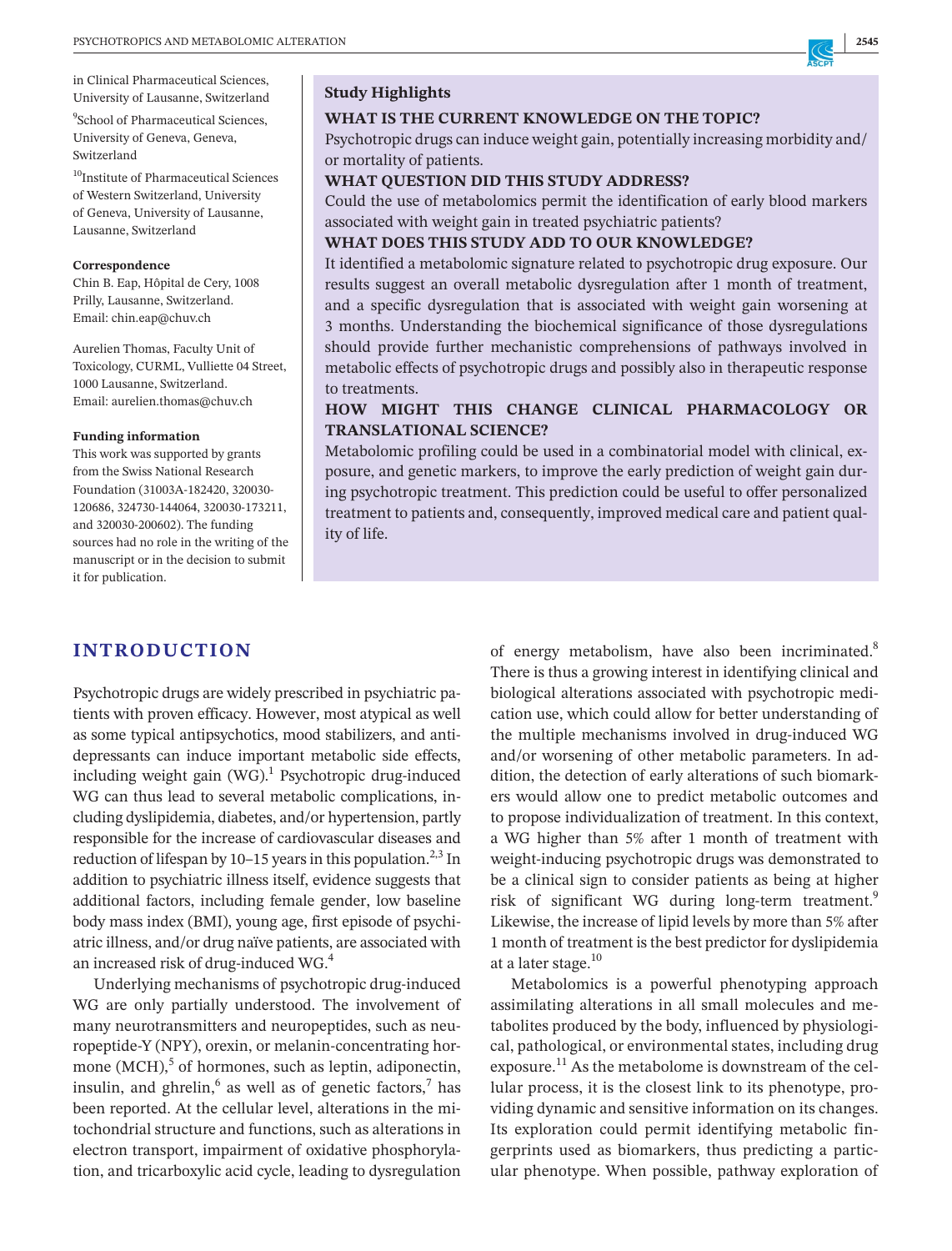metabolites involved in this fingerprint could provide new insights into mechanisms that generate this phenotype.12,13 Recent advances in mass spectrometry technology enable high sensitivity and broad coverage of the metabolome. $^{14}$  Moreover, high throughput analysis permits rapid performance of large-scale studies of hundreds of metabolites, showing an undoubted advantage compared to analysis targeting only one metabolite or one pathway.

A series of investigations has demonstrated the feasibility and benefits of metabolomic analyses in psychiatric populations for responding to several specific issues. Metabolomic fingerprints have been described for differentiating several pathologies in the psychiatric population, providing potential biomarkers for facilitating diagnosis, exploring new physiopathology and treatment hypotheses.<sup>15,16</sup> Studies focusing on variations of the metabolome after pharmacotherapy shed light on various metabolic dysregulations.<sup>17</sup> Notably, disturbances in amino acid metabolism, antioxidant defense system, fatty acid biosynthesis, and/or phospholipid metabolism were observed, leading to global energy metabolism dysregulations after psychotropic drug treatment.<sup>18,19</sup> Interestingly, metabolomic profiles after treatment were shown to differ depending on psychotropic drugs, inducing different metabolic side effects during their administration.<sup>20</sup> The predictive potential of a metabolic fingerprint profile before the instauration of the treatment for early personalized intervention is more sparsely studied. Specifically, regarding the WG issue, a link between WG and increased baseline levels of triacylglycerols with low carbon number and double-bound count was observed via lipidomic analysis. $^{21}$  More generally, the list of reproducible findings is limited, reflecting the complexity of mechanisms involved in WG during the use of psychotropic medications. We hypothesized that important and early (i.e., after 1 month) modifications in metabolite profile might occur after initiation of a WGinducing psychotropic treatment, and that such modifications could be predictive of the extent of weight change in the longer term. For this purpose, we performed targeted metabolomic analysis on plasma samples from patients starting WG-inducing psychotropic drugs in order to bring out the modifications in metabolite profiles between pre- (i.e., before) and post-treatment (i.e., after 1 month). We then aimed at identifying a predictive fingerprint for WG that could be a relevant biomarker used in personalized medicine. With the identified metabolomic signature, we then investigated the predictive value of baseline metabolite levels and of metabolite changes after 1 month of treatment on weight evolution after 1 month and over 3 months of treatment, respectively. Of note, due to the targeted nature of our metabolomic

analysis, mechanistic analysis via metabolic pathway analysis was not performed.

### **METHODS**

#### **Study subjects and samples**

An exploratory cohort of 62 patients was selected from an ongoing longitudinal observational study (PsyMetab) launched in 2007 in the Department of Psychiatry of the Lausanne University Hospital.<sup>22</sup> A second cohort of 24 patients, also from the PsyMetab study, was secondarily included as a confirmatory group. Written informed consent was given by all subjects or their legal representatives. The study was approved by the ethics committee of the State of Vaud (CER-VD).

Patients started a treatment with one or several WGinducing psychotropic drugs. The inclusion period of patients in the first and second cohorts was between May 29, 2013, and June 5, 2016, and between August 26, 2014, and June 23, 2017, respectively. The prescribed doses of all psychotropic drugs were within the clinically recommended range and monitored through therapeutic drug monitoring, enabling control of compliance and pharmacokinetic issues, including rapid metabolism and/or drug interactions. Baseline and 1-month clinical and biological data were recorded during a medical examination based on guidelines. $^{23}$  Only hospitalized patients were included in order to ascertain fasting conditions and rapid processing of samples after blood drawing (centrifugation at 4℃, aliquoting and storage at −80℃ until analysis). Patients in the first and second cohorts were selected as having either less than 5% WG ( $n = 44$  and  $n = 16$ , respectively) or equal to or higher than 5% WG  $(n = 18$  and  $n = 8$ , respectively) after 1 month of treatment. Additional weight measures were recorded, depending on the hospital-based follow-up of each patient, during the first 100 days following treatment initiation. Scarcity of data after this period did not permit analysis of longer follow-up.

#### **Targeted metabolomic analysis**

The 124 plasma samples of the exploratory cohort were prepared with a deproteinization step carried out under cold conditions. The 100  $\mu$ l was deproteinized with 300  $\mu$ l of a solution containing methanol and ethanol  $(1:1, v/v)$ , vortexed and centrifuged at 14,000 g at  $+8^{\circ}$ C for 15 min. Supernatants were collected and dried with speedvac and then reconstituted in 100  $\mu$ l of a high aqueous solvent (water/10% methanol) before injecting 5 µl for analysis.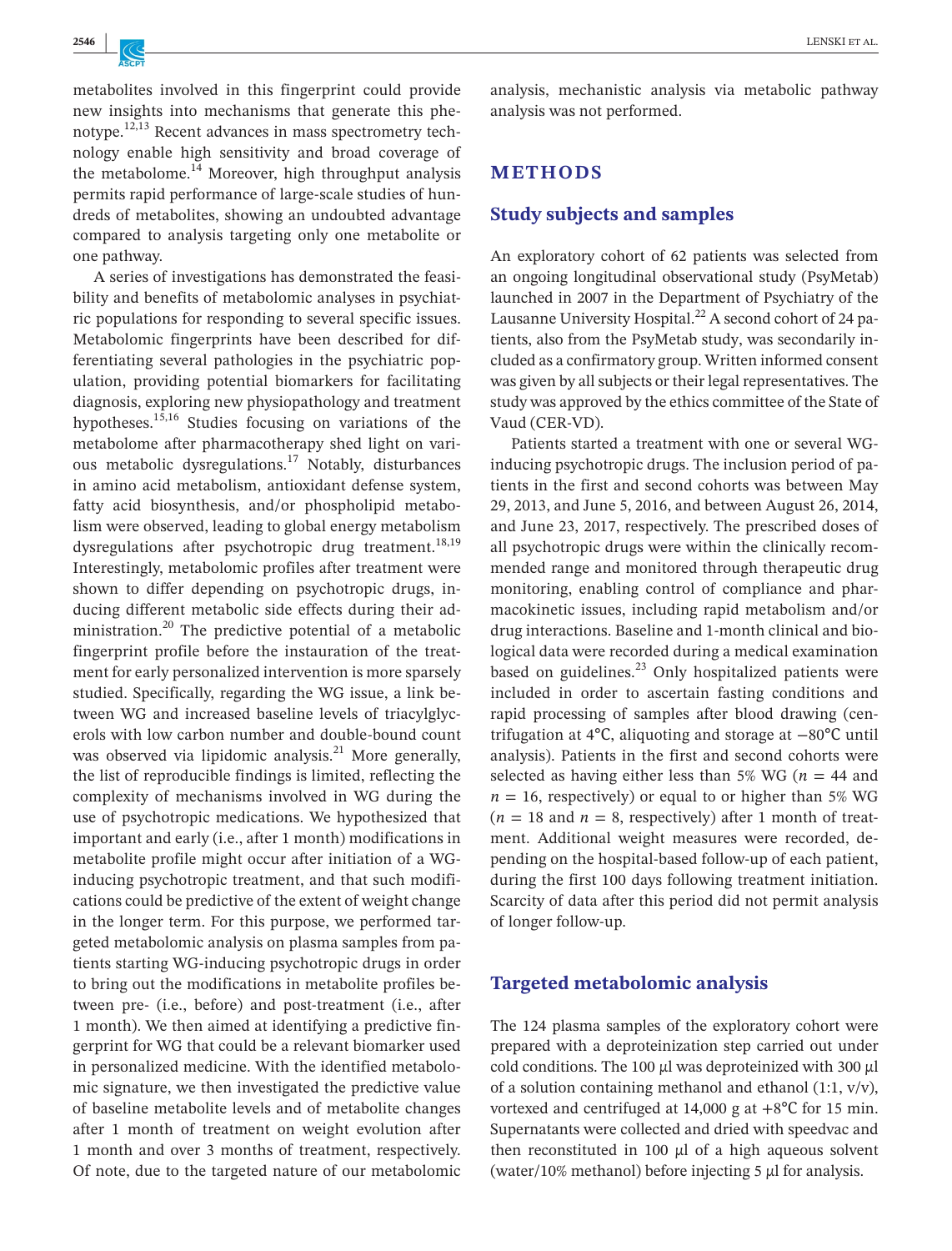Based on published protocol, $^{24}$  a targeted metabolomic analysis was developed, as previously described, $^{25}$  allowing the detection of 206 metabolites (Table S1). The detailed description of the experimental procedures can be found in the Supplementary Material. Data processing was performed through MultiQuant software (version 2.0, Sciex). Relative intensities were obtained by comparing peak intensities of different studied conditions and were analyzed using MetaboAnalyst  $3.0^{26}$  In particular, results were normalized by sum, log transformation, and auto-scaling to obtain a normally distributed population. First, a metabolomic signature, which differentiates between patients in pre- and post-treatment, was searched using a Student's paired *t*-test with the same software. A significance threshold was set at a *p* value of 0.05 after adjustment for the false discovery rate  $(FDR)^{27}$  to correct for multiple statistical testing. Significant metabolites were considered to be a metabolomic signature resulting from a 1-month psychotropic drug treatment. All consecutive statistical analyses were performed using R language and environment for statistical computing.<sup>28</sup> A significance threshold wasset at a *p* value of 0.05 after adjustment by sex, age, and FDR. Thus, second, considering the identified metabolomic signature, the link between baseline metabolite levels and 1-month weight change was assessed by linear regression. Third, to explore the predictive effect of metabolite changes during short-term psychotropic drug treatment (1 month) on a 3 month-weight evolution, we performed a linear mixed-effect model.<sup>29</sup> Patients were separated into two groups according to the median value of each metabolite change after 1 month of treatment. WG observations between baseline and 3 months of treatment were used to fit the models (Table S2). Those models were adjusted for repeated measurements by including a random effect for each individual. Significant metabolites were considered to be predictive of intermediate-term weight evolution.

#### **Exploration of the kynurenine pathway**

A validated liquid chromatography tandem mass spectrometry (LC-MS/MS) method was applied to the 172 plasma samples of the exploratory and confirmatory cohorts, as described previously.<sup>30</sup> This method allows the identification and quantification of tryptophan and 14 metabolites from the kynurenine pathway (KP) and is described in the Supplementary Material. Data processing was performed through MassLynx software (version 4.2, Waters). Concentration results were analyzed using MetaboAnalyst  $3.0^{26}$  and R.<sup>28</sup> A significance threshold was set at a *p* value of 0.05. Adjustment by FDR was applied for the exploratory cohort, but not for the confirmation cohort. The same methodology as described previously was used first to identify metabolites from the KP contributing to the differentiation of patients between pre- and post-treatment, second, the link between baseline identified metabolite levels and 1-month weight evolution and, third, the relation between WG over 3 months and 1-month variations of those metabolites.

#### **RESULTS**

### **Subject characteristics**

The mean age  $(\pm SD)$  of the discovery and confirmatory cohorts was 37.5 ( $\pm$ 12.5) years and 52.1 ( $\pm$ 22.9) years, respectively. Demographic and clinical data are presented in Table 1. In addition to the expected increases in weight and BMI, total cholesterol, including low-density lipoprotein cholesterol, was significantly increased after 1 month of treatment in the discovery cohort, which is consistent with metabolic side effects frequently observed under psychotropic drug treatment. Surprisingly, systolic and diastolic blood pressure decreased after 1 month of treatment, potentially explained by higher stress at admission. Ten patients among the exploratory cohort were drug-naïve patients but did notshow any significant difference in their baseline metabolite expression (data not shown). Of note, olanzapine was the most frequently prescribed psychotropic drug.

#### **Targeted metabolomic analysis**

Nineteen of 206 metabolites were retained after *t*-test analyses, highlighting a metabolomic signature that differentiates patients between pre- and post-treatment in the exploratory cohort (Table 2). Multivariate partial least squares discriminant analysis (PLS-DA) was also performed using Metaboanalyst 5.0, and confirmed the present results. Thus, 95% of metabolites, which are significant in *t*-test analysis, corrected by FDR, were classified at the top of the highest Variable Importance in the Projection score (VIP >1.5; data not shown). Significant metabolites belong to various biochemical classes: amino acids  $(n = 5)$ , acylcarnitines  $(n = 6)$ , carboxylic acids  $(n = 4)$ , catecholamines  $(n = 1)$ , nucleosides  $(n = 1)$ , pyridine  $(n = 1)$ , and tetrapyrrole  $(n = 1)$ . Seven metabolites, L-alanine, kynurenine, 6-hydroxydopamine, *N*-amidino-l-aspartate, pyridoxamine, propionylcarnitine, and creatine, were increased after 1 month of treatment. The kynurenine/tryptophan ratio has previously been associated with the enzymatic activity of indoleamine-2,3-dioxygenase, a tryptophan-degrading enzyme with enhanced activity under inflammation status. In this context, the kynurenine/tryptophan ratio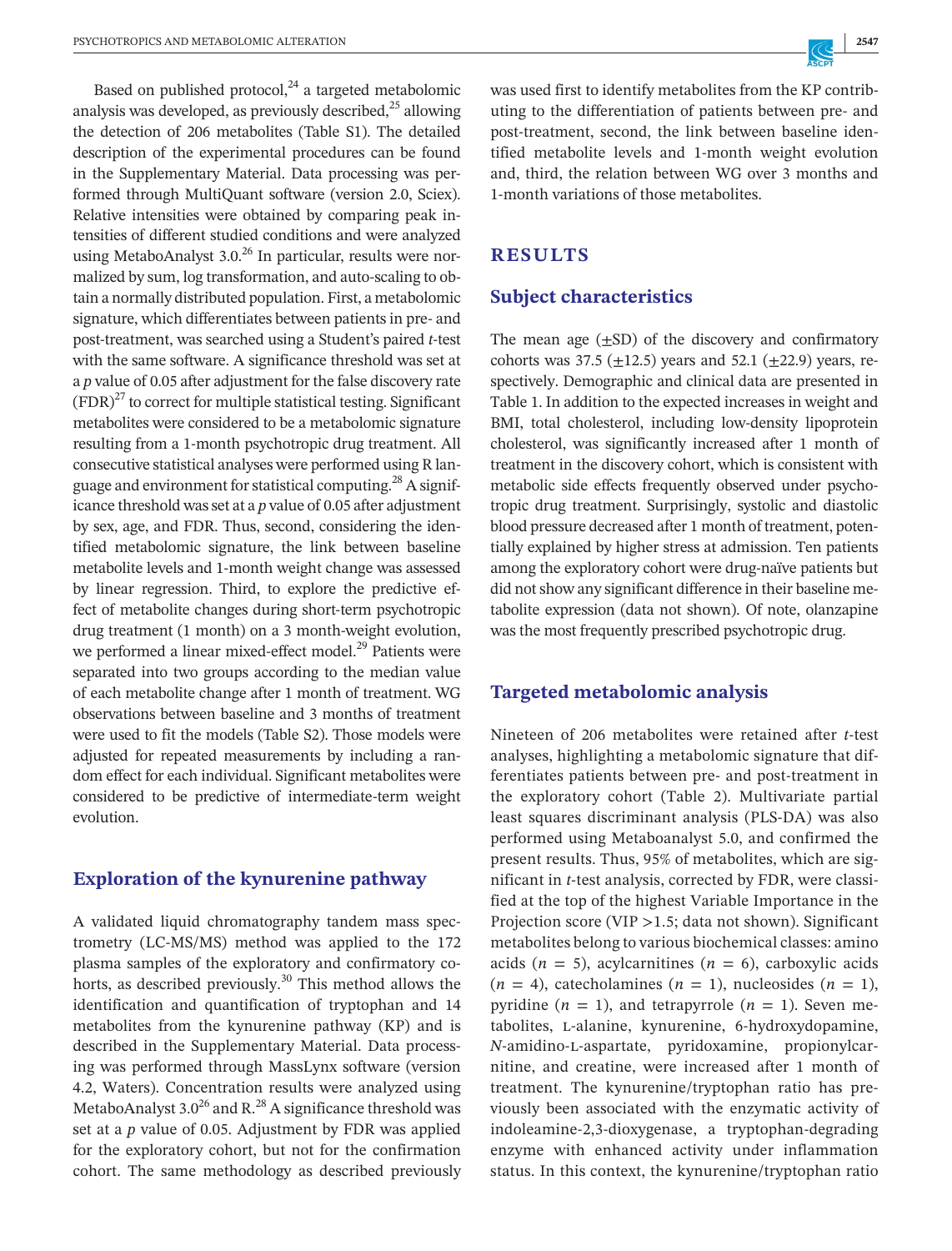| $26.0 \pm 4.7 (n)$<br>$(65.0 (n = 60))$<br>$120.0 \pm 14.6$<br>$(n = 21)$<br>3.5<br>1.5<br>$= 62$<br>$= 62$<br>61)<br>58)<br>55)<br>54)<br>56)<br>54)<br>54)<br>$25.0 \pm 4.6 (n =$<br>$80.9 \pm 9.8$ ( $n =$<br>$73.3 \pm 12.5 (n)$<br>$37.5 \pm 12.5 (n$<br>$5.2 \pm 0.8 (n =$<br>Ш<br>$4.5 \pm 1.0 (n =$<br>$\parallel$<br>$\parallel$<br>$60.7 (n = 62)$<br>$50.0 (n = 62)$<br>$125.7 \pm 16.4$<br>$1.3 \pm 0.3 (n)$<br>$1.3\pm0.7\,(n$<br>$3.0 \pm 0.9 (n)$<br>$(n = 58)$<br><b>Baseline</b><br>20.8<br>11.2<br>16.1<br>11.2<br>9.6<br>$\pm$ SD<br>Low density lipoprotein cholesterol mean ± SD<br>Diastolic blood pressure mean ± SD (mmHg)<br>Systolic blood pressure mean ± SD (mmHg)<br>High density lipoprotein cholesterol mean<br>Total cholesterol mean ± SD (mmol/L)<br>Body Mass Index mean $\pm$ SD (kg/m <sup>2</sup> )<br>Triglycerides mean $\pm$ SD (mmol/L)<br>Glucose mean $\pm$ SD (mmol/L)<br>Weight $(kg)$ , mean $\pm$ SD<br>Age mean $\pm$ SD (years)<br>Currently smoking, $\%$<br>Gender, % of males<br>Demographic<br>Medication (%)<br>Aripiprazole<br>Amisulpride<br>Risperidone<br>Olanzapine<br>Quetiapine<br>(mmol/L)<br>$(\text{mmol/L})$ | $76.0 \pm 12.8 (n = 62)$<br>$73.3 \pm 8.1 (n = 21)$<br>$= 61$<br>$51)$<br>$5.3 \pm 1.0 (n = 20)$<br>51)<br>52)<br>$5.1 \pm 1.1 (n =$<br>$\pm$ 1.0 ( $n =$<br>$1.3 \pm 0.4 (n =$<br>$T + 1$ month | $0.0003*(n=21)$<br>$0.0008*(n=47)$<br>$4.3E^{-9*} (n = 61)$<br>$6.4E^{-9*}$ $(n = 62)$<br>$0.002*(n=45)$<br>$0.03*(n = 21)$<br>$0.52 (n = 20)$<br>$0.73(n = 47)$<br>p value<br>$\mathsf{l}$ | $70.3 \pm 18.3 (n = 24)$<br>$81.5 \pm 14.5 (n = 20)$<br>24)<br>$24.6 \pm 6.0 (n = 24)$<br>$4.7 \pm 1.2 (n = 17)$<br>$1.5 \pm 0.5 (n = 17)$<br>$= 17$<br>$5.2 \pm 0.9 (n = 15)$<br>52.1 $\pm$ 22.9 ( <i>n</i> =<br>$45.8 (n = 24)$<br>$125.2 \pm 17.6$<br>$(n = 20)$<br>$3.0 \pm 1.1 (n$<br><b>Baseline</b> | $73.5 \pm 19.2 (n = 24)$<br>$\widehat{5}$<br>$25.7 \pm 6.2 (n = 24)$<br>$120.0 \pm 17.3 (n =$<br>$T + 1$ month | $0.0001*(n=24)$<br>24)<br>$0.58 (n = 14)$<br>$0.0001*(n =$<br>$0.12(n = 4)$<br>5<br>$\widehat{5}$<br>$0.84(n =$<br>$0.55 (n =$<br>p value |
|--------------------------------------------------------------------------------------------------------------------------------------------------------------------------------------------------------------------------------------------------------------------------------------------------------------------------------------------------------------------------------------------------------------------------------------------------------------------------------------------------------------------------------------------------------------------------------------------------------------------------------------------------------------------------------------------------------------------------------------------------------------------------------------------------------------------------------------------------------------------------------------------------------------------------------------------------------------------------------------------------------------------------------------------------------------------------------------------------------------------------------------------------------------------------------|--------------------------------------------------------------------------------------------------------------------------------------------------------------------------------------------------|---------------------------------------------------------------------------------------------------------------------------------------------------------------------------------------------|------------------------------------------------------------------------------------------------------------------------------------------------------------------------------------------------------------------------------------------------------------------------------------------------------------|----------------------------------------------------------------------------------------------------------------|-------------------------------------------------------------------------------------------------------------------------------------------|
|                                                                                                                                                                                                                                                                                                                                                                                                                                                                                                                                                                                                                                                                                                                                                                                                                                                                                                                                                                                                                                                                                                                                                                                |                                                                                                                                                                                                  |                                                                                                                                                                                             |                                                                                                                                                                                                                                                                                                            |                                                                                                                |                                                                                                                                           |
|                                                                                                                                                                                                                                                                                                                                                                                                                                                                                                                                                                                                                                                                                                                                                                                                                                                                                                                                                                                                                                                                                                                                                                                |                                                                                                                                                                                                  |                                                                                                                                                                                             |                                                                                                                                                                                                                                                                                                            |                                                                                                                |                                                                                                                                           |
|                                                                                                                                                                                                                                                                                                                                                                                                                                                                                                                                                                                                                                                                                                                                                                                                                                                                                                                                                                                                                                                                                                                                                                                |                                                                                                                                                                                                  |                                                                                                                                                                                             |                                                                                                                                                                                                                                                                                                            |                                                                                                                |                                                                                                                                           |
|                                                                                                                                                                                                                                                                                                                                                                                                                                                                                                                                                                                                                                                                                                                                                                                                                                                                                                                                                                                                                                                                                                                                                                                |                                                                                                                                                                                                  |                                                                                                                                                                                             |                                                                                                                                                                                                                                                                                                            |                                                                                                                |                                                                                                                                           |
|                                                                                                                                                                                                                                                                                                                                                                                                                                                                                                                                                                                                                                                                                                                                                                                                                                                                                                                                                                                                                                                                                                                                                                                |                                                                                                                                                                                                  |                                                                                                                                                                                             |                                                                                                                                                                                                                                                                                                            |                                                                                                                |                                                                                                                                           |
|                                                                                                                                                                                                                                                                                                                                                                                                                                                                                                                                                                                                                                                                                                                                                                                                                                                                                                                                                                                                                                                                                                                                                                                |                                                                                                                                                                                                  |                                                                                                                                                                                             |                                                                                                                                                                                                                                                                                                            |                                                                                                                |                                                                                                                                           |
|                                                                                                                                                                                                                                                                                                                                                                                                                                                                                                                                                                                                                                                                                                                                                                                                                                                                                                                                                                                                                                                                                                                                                                                |                                                                                                                                                                                                  |                                                                                                                                                                                             |                                                                                                                                                                                                                                                                                                            |                                                                                                                |                                                                                                                                           |
|                                                                                                                                                                                                                                                                                                                                                                                                                                                                                                                                                                                                                                                                                                                                                                                                                                                                                                                                                                                                                                                                                                                                                                                |                                                                                                                                                                                                  |                                                                                                                                                                                             |                                                                                                                                                                                                                                                                                                            | 5<br>$71.6 \pm 12.7 (n =$                                                                                      |                                                                                                                                           |
|                                                                                                                                                                                                                                                                                                                                                                                                                                                                                                                                                                                                                                                                                                                                                                                                                                                                                                                                                                                                                                                                                                                                                                                |                                                                                                                                                                                                  |                                                                                                                                                                                             |                                                                                                                                                                                                                                                                                                            | $(2.50 \pm 0.9)$ ( $n = 7$ )                                                                                   |                                                                                                                                           |
|                                                                                                                                                                                                                                                                                                                                                                                                                                                                                                                                                                                                                                                                                                                                                                                                                                                                                                                                                                                                                                                                                                                                                                                |                                                                                                                                                                                                  |                                                                                                                                                                                             |                                                                                                                                                                                                                                                                                                            | $4.8 \pm 1.0 (n = 19)$                                                                                         |                                                                                                                                           |
|                                                                                                                                                                                                                                                                                                                                                                                                                                                                                                                                                                                                                                                                                                                                                                                                                                                                                                                                                                                                                                                                                                                                                                                |                                                                                                                                                                                                  |                                                                                                                                                                                             |                                                                                                                                                                                                                                                                                                            | $1.3 \pm 0.4 (n = 19)$                                                                                         | $0.46 (n = 14)$                                                                                                                           |
|                                                                                                                                                                                                                                                                                                                                                                                                                                                                                                                                                                                                                                                                                                                                                                                                                                                                                                                                                                                                                                                                                                                                                                                |                                                                                                                                                                                                  |                                                                                                                                                                                             |                                                                                                                                                                                                                                                                                                            | $= 19$<br>$\pm$ 1.1 ( $n$<br>3.2                                                                               | $0.19(n = 14)$                                                                                                                            |
|                                                                                                                                                                                                                                                                                                                                                                                                                                                                                                                                                                                                                                                                                                                                                                                                                                                                                                                                                                                                                                                                                                                                                                                | 53)<br>$\pm$ 0.9 (n =                                                                                                                                                                            | $0.33 (n = 47)$                                                                                                                                                                             | $\pm 0.6 (n = 17)$<br>1.1                                                                                                                                                                                                                                                                                  | $\pm 0.5 (n = 19)$<br>1.1                                                                                      | $0.44 (n = 14)$                                                                                                                           |
|                                                                                                                                                                                                                                                                                                                                                                                                                                                                                                                                                                                                                                                                                                                                                                                                                                                                                                                                                                                                                                                                                                                                                                                |                                                                                                                                                                                                  |                                                                                                                                                                                             |                                                                                                                                                                                                                                                                                                            |                                                                                                                |                                                                                                                                           |
|                                                                                                                                                                                                                                                                                                                                                                                                                                                                                                                                                                                                                                                                                                                                                                                                                                                                                                                                                                                                                                                                                                                                                                                |                                                                                                                                                                                                  |                                                                                                                                                                                             | 20.8                                                                                                                                                                                                                                                                                                       |                                                                                                                |                                                                                                                                           |
|                                                                                                                                                                                                                                                                                                                                                                                                                                                                                                                                                                                                                                                                                                                                                                                                                                                                                                                                                                                                                                                                                                                                                                                |                                                                                                                                                                                                  |                                                                                                                                                                                             | 4.2                                                                                                                                                                                                                                                                                                        |                                                                                                                |                                                                                                                                           |
|                                                                                                                                                                                                                                                                                                                                                                                                                                                                                                                                                                                                                                                                                                                                                                                                                                                                                                                                                                                                                                                                                                                                                                                |                                                                                                                                                                                                  |                                                                                                                                                                                             | $\circ$                                                                                                                                                                                                                                                                                                    |                                                                                                                |                                                                                                                                           |
|                                                                                                                                                                                                                                                                                                                                                                                                                                                                                                                                                                                                                                                                                                                                                                                                                                                                                                                                                                                                                                                                                                                                                                                |                                                                                                                                                                                                  |                                                                                                                                                                                             | 8.3                                                                                                                                                                                                                                                                                                        |                                                                                                                |                                                                                                                                           |
|                                                                                                                                                                                                                                                                                                                                                                                                                                                                                                                                                                                                                                                                                                                                                                                                                                                                                                                                                                                                                                                                                                                                                                                |                                                                                                                                                                                                  |                                                                                                                                                                                             | 4.2                                                                                                                                                                                                                                                                                                        |                                                                                                                |                                                                                                                                           |
| Lithium                                                                                                                                                                                                                                                                                                                                                                                                                                                                                                                                                                                                                                                                                                                                                                                                                                                                                                                                                                                                                                                                                                                                                                        | 8.1                                                                                                                                                                                              |                                                                                                                                                                                             | 8.3                                                                                                                                                                                                                                                                                                        |                                                                                                                |                                                                                                                                           |
| 6.5<br>Haloperidol                                                                                                                                                                                                                                                                                                                                                                                                                                                                                                                                                                                                                                                                                                                                                                                                                                                                                                                                                                                                                                                                                                                                                             |                                                                                                                                                                                                  |                                                                                                                                                                                             | $20.8$                                                                                                                                                                                                                                                                                                     |                                                                                                                |                                                                                                                                           |
| 6.5<br>Zuclopenthixol                                                                                                                                                                                                                                                                                                                                                                                                                                                                                                                                                                                                                                                                                                                                                                                                                                                                                                                                                                                                                                                                                                                                                          |                                                                                                                                                                                                  |                                                                                                                                                                                             | 8.3                                                                                                                                                                                                                                                                                                        |                                                                                                                |                                                                                                                                           |
| 3.3<br>Clozapine                                                                                                                                                                                                                                                                                                                                                                                                                                                                                                                                                                                                                                                                                                                                                                                                                                                                                                                                                                                                                                                                                                                                                               |                                                                                                                                                                                                  |                                                                                                                                                                                             | 8.3                                                                                                                                                                                                                                                                                                        |                                                                                                                |                                                                                                                                           |
| 3.3<br>Valproate                                                                                                                                                                                                                                                                                                                                                                                                                                                                                                                                                                                                                                                                                                                                                                                                                                                                                                                                                                                                                                                                                                                                                               |                                                                                                                                                                                                  |                                                                                                                                                                                             | 8.3                                                                                                                                                                                                                                                                                                        |                                                                                                                |                                                                                                                                           |
| 1.7<br>Mirtazapine                                                                                                                                                                                                                                                                                                                                                                                                                                                                                                                                                                                                                                                                                                                                                                                                                                                                                                                                                                                                                                                                                                                                                             |                                                                                                                                                                                                  |                                                                                                                                                                                             | 4.2                                                                                                                                                                                                                                                                                                        |                                                                                                                |                                                                                                                                           |
| 1.7<br>Paliperidone                                                                                                                                                                                                                                                                                                                                                                                                                                                                                                                                                                                                                                                                                                                                                                                                                                                                                                                                                                                                                                                                                                                                                            |                                                                                                                                                                                                  |                                                                                                                                                                                             | 4.2                                                                                                                                                                                                                                                                                                        |                                                                                                                |                                                                                                                                           |
| 64.5<br>More than one psychotropic drug from the<br>above list                                                                                                                                                                                                                                                                                                                                                                                                                                                                                                                                                                                                                                                                                                                                                                                                                                                                                                                                                                                                                                                                                                                 |                                                                                                                                                                                                  |                                                                                                                                                                                             | 75.0                                                                                                                                                                                                                                                                                                       |                                                                                                                |                                                                                                                                           |

**2548**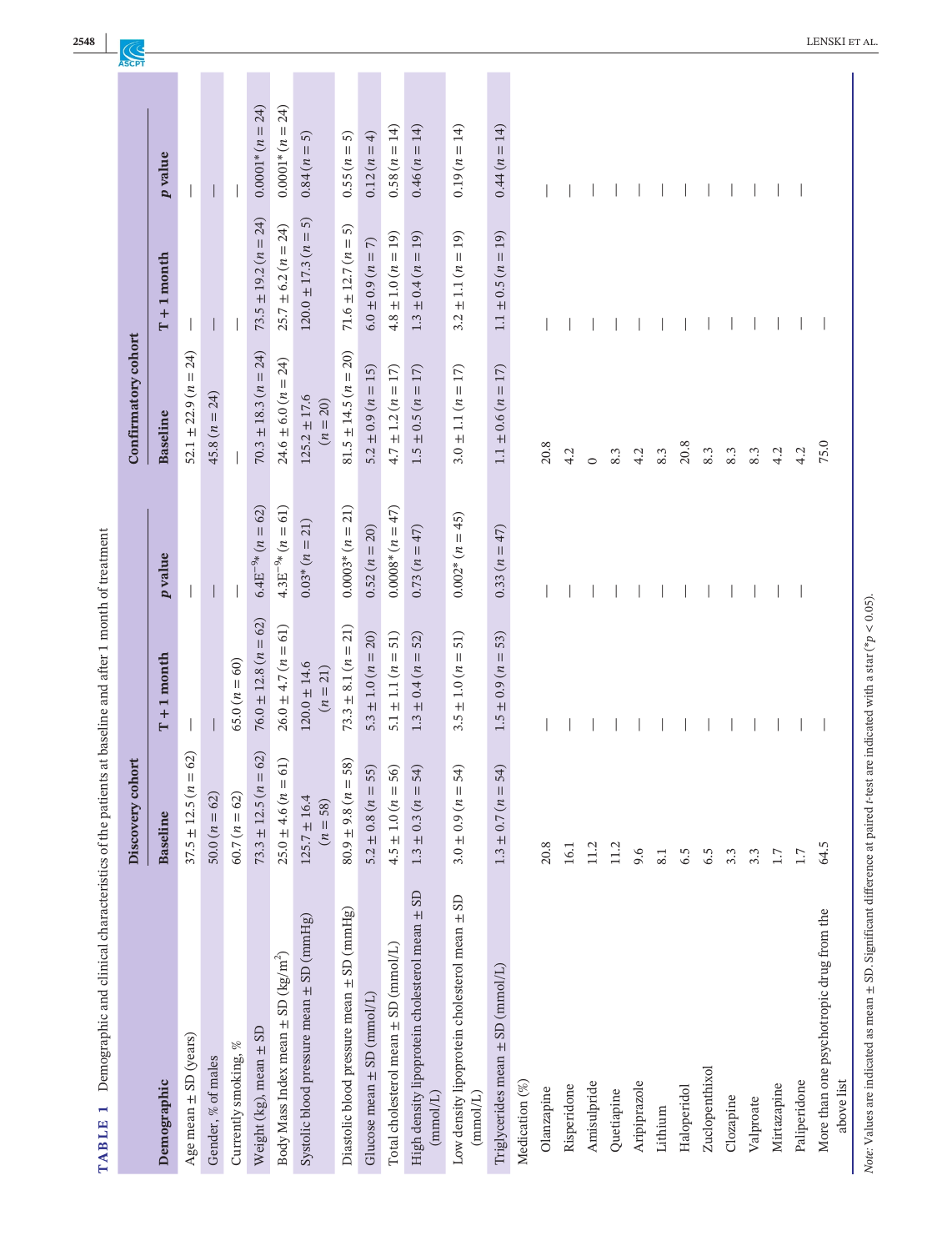was also evaluated and showed a significant increase after 1 month of treatment. In contrast, the 12 remaining metabolites were decreased after 1 month of treatment. Neither metabolite nor the kynurenine/tryptophan ratio were significantly associated with WG during the first month of treatment (data not shown) when assessed by a linear regression analysis on the baseline values of the above-mentioned metabolites. Using linear mixed-effect models, the 1-month variations of four metabolites were associated with WG over 3 months (Figure 1). Thus, patients with a variation in kynurenine ( $p = 0.046$ ) or kynurenine/tryptophan ratio ( $p = 0.046$ ), and in biliverdin ( $p = 0.046$ ) or hexanoylcarnitine ( $p = 0.046$ ), after 1 month of treatment, higher and lower, respectively, than the median changes had significantly higher WG during the first 3 months of treatment.

#### **Exploration of the kynurenine pathway**

Metabolites of the KP have been extensively studied for its implications in psychiatric disorders as well as in metabolic dysregulations,includingWG.Considering the importance of those two topics for our study, and considering the presence of kynurenine in the metabolic signature, a quantitative analysis of metabolites of the KP was performed in the exploratory cohort with a validated orthogonal method. Kynurenine ( $p = 0.0005$ ), 5-hydroxy-tryptophan  $(p = 0.02)$ , and the kynurenine/tryptophan ratio  $(p = 0.02)$ were found to be significantly increased after 1 month of treatment. Linear regression analysis did not show any association between baseline values of the aforementioned markers and WG over 1 month (data not shown). However, among them, the variation of kynurenine/tryptophan ratio over 1 month was confirmed to be associated with WG over 3 months ( $p = 0.04$ ; Figure 2).

The same analysis achieved in the confirmatory cohort confirmed that the kynurenine level ( $p = 0.004$ ) and the kynurenine/tryptophan ratio ( $p = 0.04$ ) were higher after 1 month of treatment, as well as the 3-hydroxy-anthranilic acid level ( $p = 0.0007$ ). In agreement with results from the exploratory cohort, no associations were found between baseline values of the KP metabolites and WG over 1 month, confirming no predictive value of baseline metabolites on early WG. In contrast, exploration of the relationship between 1-month variation of metabolites and

|  |  |  | <b>TABLE 2</b> Analytes whose levels were significantly modified after one month of psychotropic drug use, and their feature classes |  |
|--|--|--|--------------------------------------------------------------------------------------------------------------------------------------|--|
|--|--|--|--------------------------------------------------------------------------------------------------------------------------------------|--|

| <b>Analytes</b>             | <b>Ionization</b><br>mode | <b>HMDBID</b>    | t.stat   | $\boldsymbol{p}_{\text{corrected}}$ | <b>Feature class</b>   |
|-----------------------------|---------------------------|------------------|----------|-------------------------------------|------------------------|
| 3-hydroxy-3-methylglutarate | Negative                  | HMDB00355        | 3.238    | 0.04                                | Carboxylic acids       |
| 6-hydroxydopamine           | Positive                  | HMDB01537        | $-3.487$ | 0.01                                | Catecholamines         |
| Biliverdin                  | Positive                  | <b>HMDB01008</b> | 3.953    | 0.004                               | Tetrapyrroles          |
| Creatine                    | Positive                  | <b>HMDB00064</b> | $-5.095$ | 0.0005                              | Amino acids            |
| Decanoylcarnitine           | Positive                  | <b>HMDB00651</b> | 4.767    | 0.0009                              | Acylcarnitine          |
| Deoxyuridine                | Positive                  | HMDB00012        | 3.615    | 0.01                                | Pyrimidine nucleosides |
| D-galacturonic acid         | Negative                  | HMDB02545        | 4.450    | 0.0009                              | Carboxylic acids       |
| Hexanoylcarnitine           | Positive                  | <b>HMDB00705</b> | 4.119    | 0.003                               | Acylcarnitine          |
| Hydroxypyruvate             | Negative                  | HMDB01352        | 4.744    | 0.0005                              | Carboxylic acids       |
| Kynurenine                  | Positive                  | <b>HMDB00684</b> | $-4.232$ | 0.002                               | Amino acids            |
| Kynurenine/Tryptophan ratio | Positive                  |                  | $-4.058$ | 0.003                               | Ratio of amino acids   |
| L-alanine                   | Positive                  | <b>HMDB00161</b> | $-3.192$ | 0.03                                | Amino acids            |
| Lauroylcarnitine            | Positive                  | HMDB02250        | 4.426    | 0.002                               | Acylcarnitine          |
| Malonate                    | Negative                  | <b>HMDB00691</b> | 5.604    | < 0.0001                            | Carboxylic acids       |
| N-Amidino-L-Aspartate       | Positive                  | HMDB03157        | $-3.230$ | 0.03                                | Amino acids            |
| Octanoylcarnitine           | Positive                  | <b>HMDB00791</b> | 4.666    | 0.0009                              | Acylcarnitine          |
| Oleylcarnitine              | Positive                  | HMDB05065        | 4.047    | 0.003                               | Acylcarnitine          |
| Propionylcarnitine          | Positive                  | <b>HMDB00824</b> | $-3.075$ | 0.03                                | Acylcarnitine          |
| Pyridoxamine                | Positive                  | HMDB01431        | $-3.125$ | 0.03                                | Pyridines              |
| Thyroxine                   | Positive                  | <b>HMDB00248</b> | 3.083    | 0.03                                | Amino acids            |

*Note:* Paired *t*-test analysis followed by FDR correction was performed between pre- and post-treatment groups. Metabolites that were not significantly different between groups are not shown.

Abbreviations: FDR, false discovery rate; HMDB, Human Metabolome DataBase.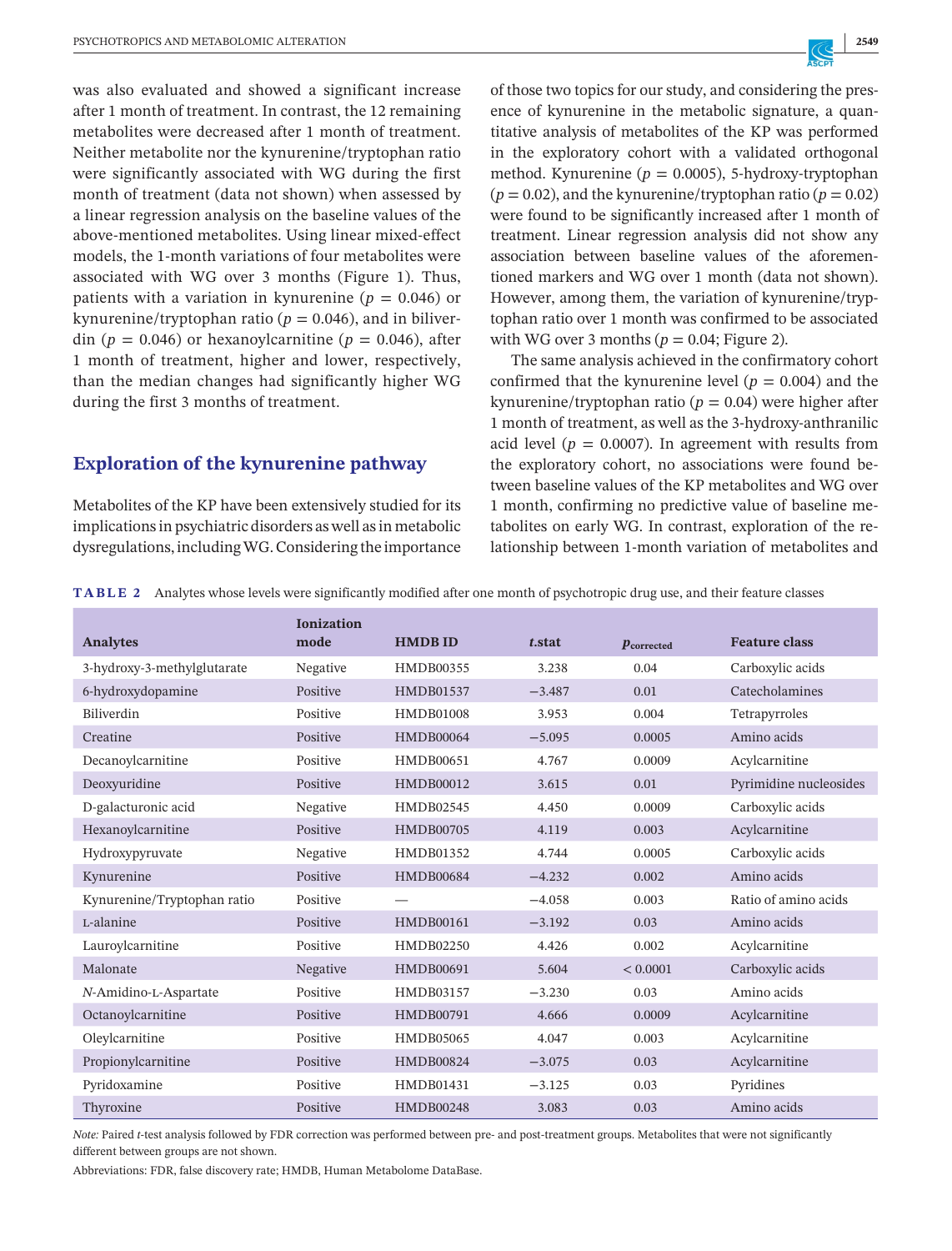

**FIGURE 1** Linear mixed-effect prediction of weight gain over 3 months performed with metabolomic results, stratified by biliverdin, hexanoylcarnitine, kynurenine, or kynurenine/tryptophan ratio. Plots represent weight changes in patients having more than (dashed lines) or up to (continuous lines) the median value of each metabolite or ratio changes after one month of treatment. The 95% confidence interval for each curve is represented by the shaded area

WG over 3 months uncovered potential trends in significance for 3-hydroxy-anthranilic acid ( $p = 0.06$ ) and the kynurenine/tryptophan ratio ( $p = 0.07$ ).

## **DISCUSSION**

Considering psychotropic-induced WG and the effects of WG on lifespan and quality of life, there is a need to identify markers that would help to predict substantial weight increase during treatment. To our knowledge, the present study is the first to achieve a comprehensive metabolic profiling of patients starting treatment with WG-inducing psychotropic drugs. With each patient acting as his or her own control, a robust metabolomic fingerprint, composed of 19 metabolites belonging to different chemical classes, was shown to be linked to 1 month of treatment. They are involved in different metabolic pathways, including energy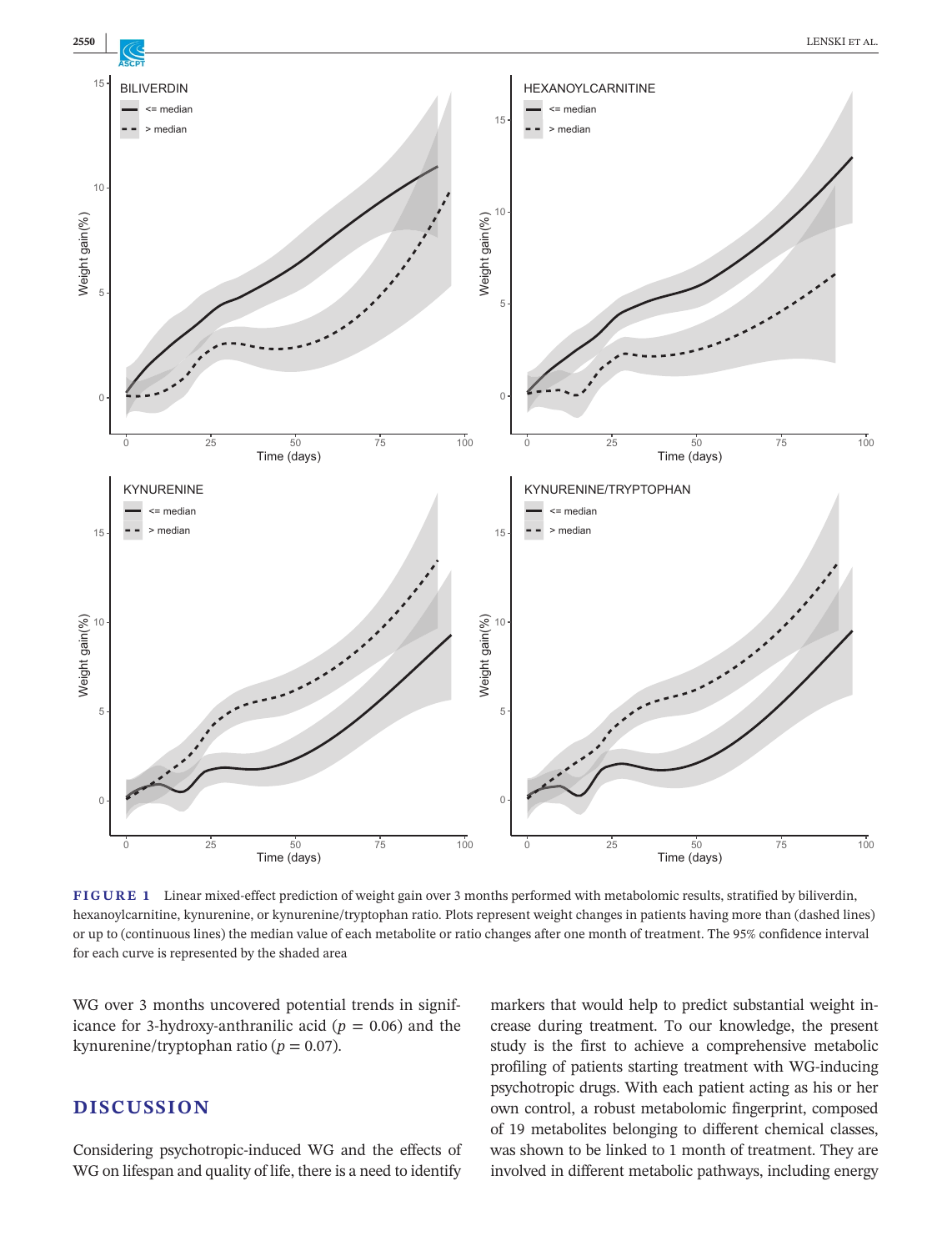

metabolism, oxidative stress, beta-oxidation, mitochondrial metabolism, amino acid metabolism, carbonyl stress, and pyrimidine metabolism, possibly reflecting newinsightsinto metabolic changes after 1 month of psychotropic treatment.

The link between identified metabolomic fingerprint and WG under treatment was studied. An ideal biomarker should be identified before the instauration of treatment. However, baseline data from the 19 identified metabolites failed to predict weight change after 1 month. Nevertheless, we assessed whether the level changes observed during short-term treatment (1 month) could be predictors of intermediate-term (3 months) weight evolution. Interestingly, increased kynurenine levels and kynurenine/tryptophan ratios, along with decreased biliverdin and hexanoylcarnitine levels at 1 month were significantly associated with higher WG over 3 months of treatment. These findings suggest that individual metabolic responses to psychotropic drugs might be contained in early changes of the metabolome.

Tryptophan is an essential amino acid, a precursor of serotonin produced through the serotonin pathway, or of other bioactive molecules through the indolic pathway, also called KP.Its catabolism begins with its conversion into kynurenine, catalyzed by tryptophan-2,3-dioxygenase and indoleamine-2,3-dioxygenase (IDO) enzymes, the latter being inducible by a number of cytokines linked to inflammation, and other bioactive molecules.<sup>31</sup> Kynurenine is the starting point of the KP, which leads to nicotinamide adenine dinucleotide synthesis, a cellular energy source (Figure 3). KP metabolites have been extensively studied for their role in different physiological processes, including immunomodulation, metabolism, or neurophysiology.32 Regarding the latter, kynurenic acid and quinolinic acid are both neuroactive. However, only tryptophan, kynurenine, and 3-hydroxykunurenine are able to cross the brain blood barrier, supporting a strong link between peripheral and central tryptophan metabolism. Dysregulation of the KP, with secondary central dysfunctions, is hypothesized to be a pathogenic mechanism of psychiatric disorders.<sup>33</sup> In particular, IDO expression appears to be affected by the dysregulation of pro-inflammatory cytokines associated with diseases.<sup>34</sup> Our metabolomic results, confirmed by a specific targeted analysis, strengthen the hypothesis of a modulation of this pathway during psychotropic drug use, which has already been described in longer term treatment follow-up.<sup>35,36</sup> Moreover, we underlined a supplementary variation in kynurenine/tryptophan ratio, which reflects increased enzymatic activity of IDO, possibly upregulated by inflammation state during treatment. Our results also highlighted a link between short-term variation in the KP and intermediate-term weight evolution (3 months). A similar trend was observed in our confirmation cohort, a lack of statistical significance being possibly explained by the small sample size of this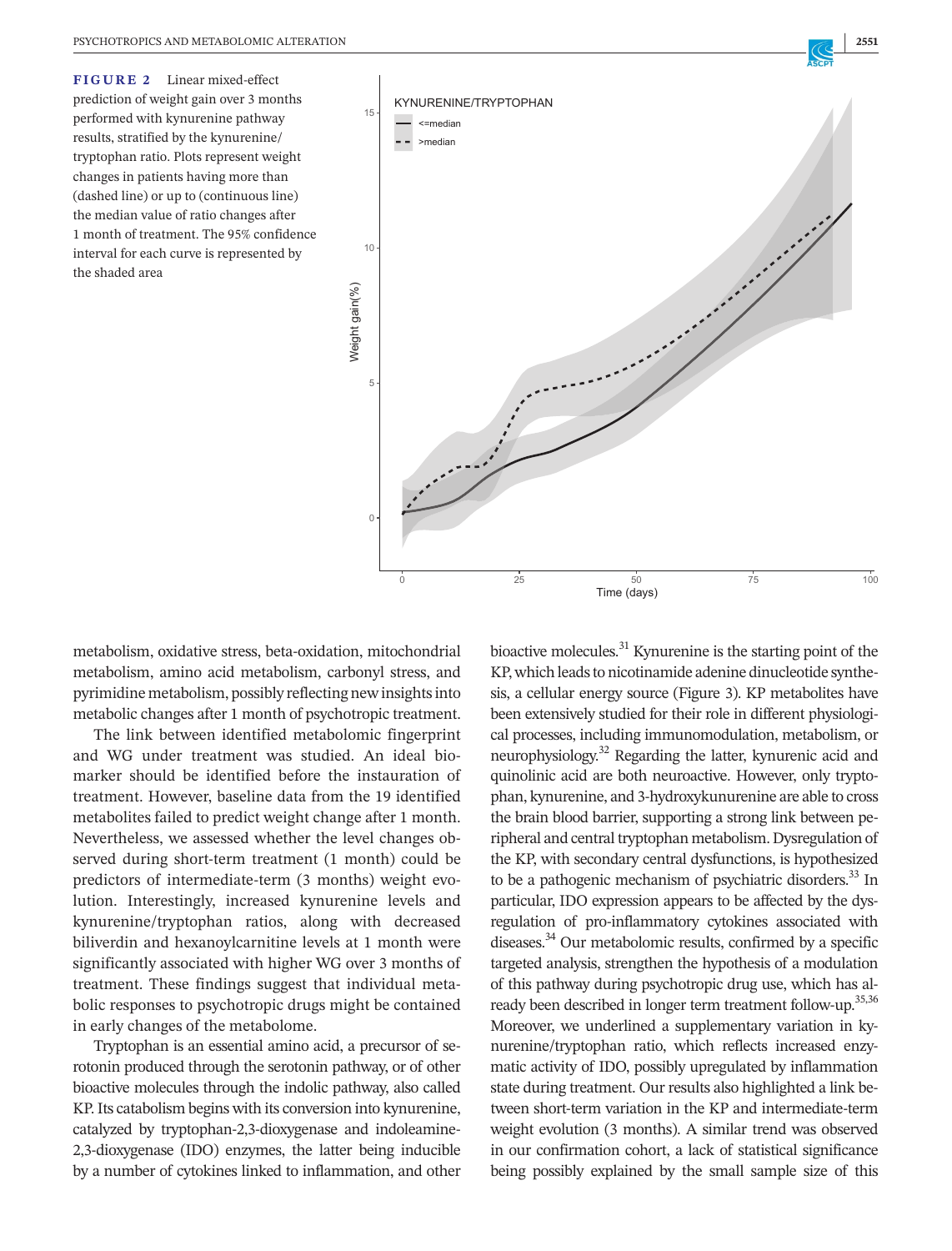



**FIGURE 3** Diagram of metabolites from the tryptophan pathway. Quantified metabolites are indicated with a star (\*), and histograms indicate metabolite concentrations (nmol/L) and ratio significantly increased after 1 month of treatment in the exploratory cohort (5-hydroxy-tryptophan  $p = 0.02$ , kynurenine  $p = 0.0005$ , and kynurenine/tryptophan  $p = 0.02$ ). Involved enzymes are: IDO, Indoleamine 2,3-Dioxygenase; TDO, Tryptophan 2,3-Dioxygenase; KAT, kynurenine aminotransferase; KYNU, Kynureninase; KMO, kynurenine monooxygenase

cohort. The association of a dysregulated KP and obesity has been well-established both through metabolomics $37$  and specific targeted analyses.<sup>30</sup> The main putative mechanisms involve oxidative stress and chronic low-grade inflammation with secretion of diverse pro-inflammatory cytokines that could lead to increased IDO activity, and, consequently, a higher kynurenine/tryptophan ratio. As the KP interacts dynamically with the immune system, it is considered the crossroad between psychiatric pathology, drug exposure, and WG side effects. Interestingly, a recent study has tested the effect of benserazide, an inhibitor of peripheral kynurenine metabolism, on metabolic parameters in 10 mice exposed to olanzapine, an antipsychotic drug with a high risk of WG. $^{38}$ It was shown that benserazide attenuates the olanzapineinduced excessive WG after 71 days of olanzapine exposure, and improved other metabolic parameters, such as cholesterol, triglycerides, and glycemia. Targeting this pathway for

prevention and treatment of psychotropic drug-induced metabolic syndrome was therefore proposed.

Our metabolomic analysis, which covers a list of 10 acylcarnitines, showed a significant increase in short chain propionylcarnitine and a decrease in intermediate as well as long chain acylcarnitines, namely decanoylcarnitine, octanoylcarnitine, lauroylcarnitine, oleylcarnitine, and hexanoylcarnitine after 1 month of treatment. These changes are consistent with recently published studies. $39-43$ Acylcarnitines are organic compounds containing a fatty acid. They have a central role in transporting fatty acids across the mitochondrial inner membrane during betaoxidation, and are implicated in energy production and cellular homeostasis pathways. Their perturbations confirm mitochondrial dysfunction and disrupted fatty acid betaoxidation during psychotropic treatment,  $42,43$  as well as a potential dysfunction of enzymes involved in synthesis of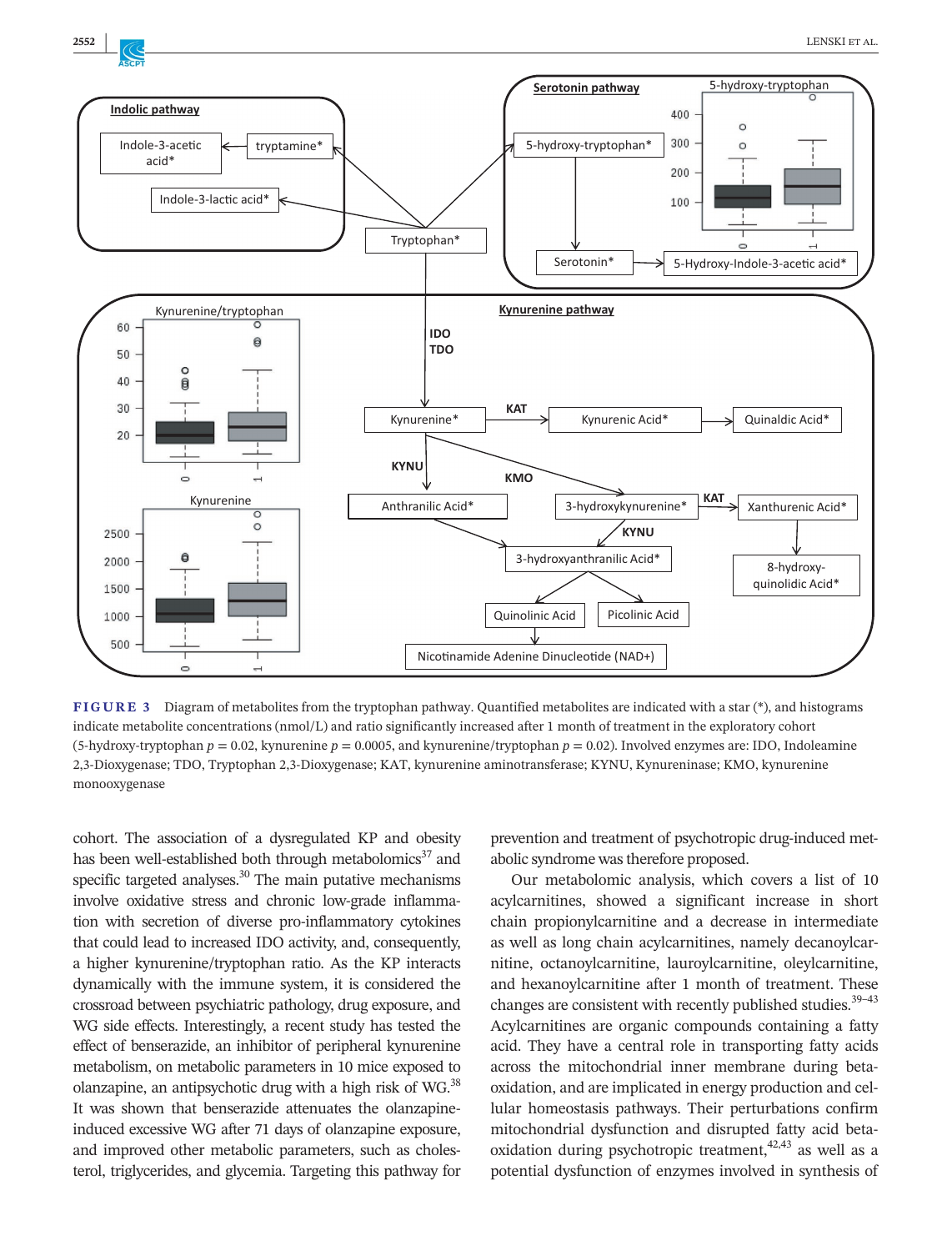short-chain acylcarnitines (carnitine acetyltransferase) and medium and long chain acylcarnitines (carnitine palmitoyltransferase 1 or CPT1).<sup>41</sup> Our results show a link between WG over 3 months of treatment and a decrease in hexanoylcarnitine level. Also known as C6, it promotes the transport of medium-chain fatty acids into mitochondria. Its decrease, potentially explained by a dysfunction of CPT1 and a reduction in lipolysis, could result in a decrease of betaoxidation and, consequently, to an imbalance in energy homeostasis in favor of fatty acids, promoting lipid storage in adipocytes and hepatocytes, and ultimately WG.<sup>44</sup> In light of our results, acylcarnitines, and especially hexanoylcarnitine, might be useful indicators of weight changes in psychiatric patients under WG-inducing psychotropic drugs.

A significant decrease in biliverdin level was found after 1 month of treatment. Biliverdin is a heme metabolite, produced under action of a cytoprotective enzyme, the heme oxygenase  $(HO)$ .<sup>45</sup> The isoform HO-1 has been shown to be inducible by various stimuli. Biliverdin is then rapidly transformed in bilirubin via biliverdin reductase. Of note, biliverdin can be regenerated by reactive oxygen species (ROS) reactions with bilirubin. Different properties have been recognized in biliverdin and bilirubin, including antioxidant properties. One can presume that different mechanisms, alone or combined, can result in decreased biliverdin levels after WG-inducing psychotropic drug use as an inhibition of HO-1, a higher activation of biliverdin reductase, or an inhibition of regeneration by ROS reactions. We also show that short-term decrease in biliverdin is associated with higher WG over 3 months of treatment. Interestingly, HO-1 expression and activity have been shown to be downregulated in obesity, leading to excessive oxidative stress with impairment of the detoxification mechanism within adipocytes, adipogenesis, and chronic inflammation state.<sup>46</sup> This disruption could also contribute to the development of other metabolic disturbances, such as insulin resistance or vascular dysfunction. Chronic upregulation of HO is recognized as having a beneficial role in weight regulation, reducing adipocyte terminal differentiation, lipid accumulation, and excess of inflammatory molecules.<sup>47</sup> Altogether, this evidence could lead to additional new mechanistic hypotheses of psychotropic drug-induced WG, biliverdin, and HO system being central for early prediction of WG under treatment. However, it needs to be validated with another method to confirm those exploratory findings.

Some limitations of the present study must be mentioned. Metabolome expression could be influenced by physiological state. As the first confounding factor in line, samples were drawn under fasting conditions. However, the nutritional state of the subjects between the two blood samplings in the same individual could be a source of variation that was not taken into account, as this parameter was not monitored in thisstudy. Even if study subjects were carefully selected, as detailed in the Methods section, another unknown confounding factor could also affect metabolome expression, such as other physiological or pathological states, or environmental exposure. A large panel of WG-inducing psychotropic drugs were studied, allowing identification of common metabolomic effects, but preventing the differentiation of specific effects from each type of psychotropic drug. Exploratory analyses of targeted metabolomic results were conducted on the largest subgroup of patients treated with one drug (olanzapine,  $n = 14$ ). No differences were observed in metabolite profiles between pre- and post-treatment in this subgroup (data not shown). Different drugs could involve different mechanisms of metabolic disorders; future studies should therefore include a larger number of patients to allow forthe analysis of the effects of each drug separately. On the other hand, grouping patients under different treatments could generate valuable metabolomic results in the objective of identifying a predictive fingerprint of WG independent of the prescribed drug, which could be a relevant biomarker used in personalized medicine. The majority of included patients had current or previous treatment with WG-inducing psychotropic drugs, such medications possibly influencing the metabolomic profile.<sup>48</sup> However, for drugnaïve patients, no difference was observed in their baseline metabolite profile. Furthermore, already-treated patients are representative of the majority of the psychiatric population, therefore reflecting the clinical validity of our cohort.

The large set of metabolomic variables examined, combined with the longitudinal design of the study, allows for consideration of early modifications in the metabolic pattern. Moreover, some of our metabolomic results were confirmed by a specific and validated quantitative analysis of both cohorts that were studied at a temporally different period. In addition, therapeutic drug monitoring of all patients allowed for the exclusion of false negatives (i.e., the absence of modifications of weight and/or metabolomic pattern caused by poor adherence or nonadherence to treatment). With this methodology, we showed that metabolomics could permit the identification of early blood markers associated with WG in treated psychiatric patients. Our current results should be seen as hypothesisgenerating ones that need to be confirmed in a larger cohort. Moreover, those findings could be linked with other levels of the cellular regulation process and molecular networks, in order to connect multi-omics measurement.<sup>49</sup> This integrative biology objective would provide better mechanistic comprehension and prediction of WG after exposure to psychotropic drug-induced WG, and improve personalized medicine.

#### **ACKNOWLEDGEMENTS**

The authors thank the laboratory, nursing, and medical staff who were involved in the metabolic monitoring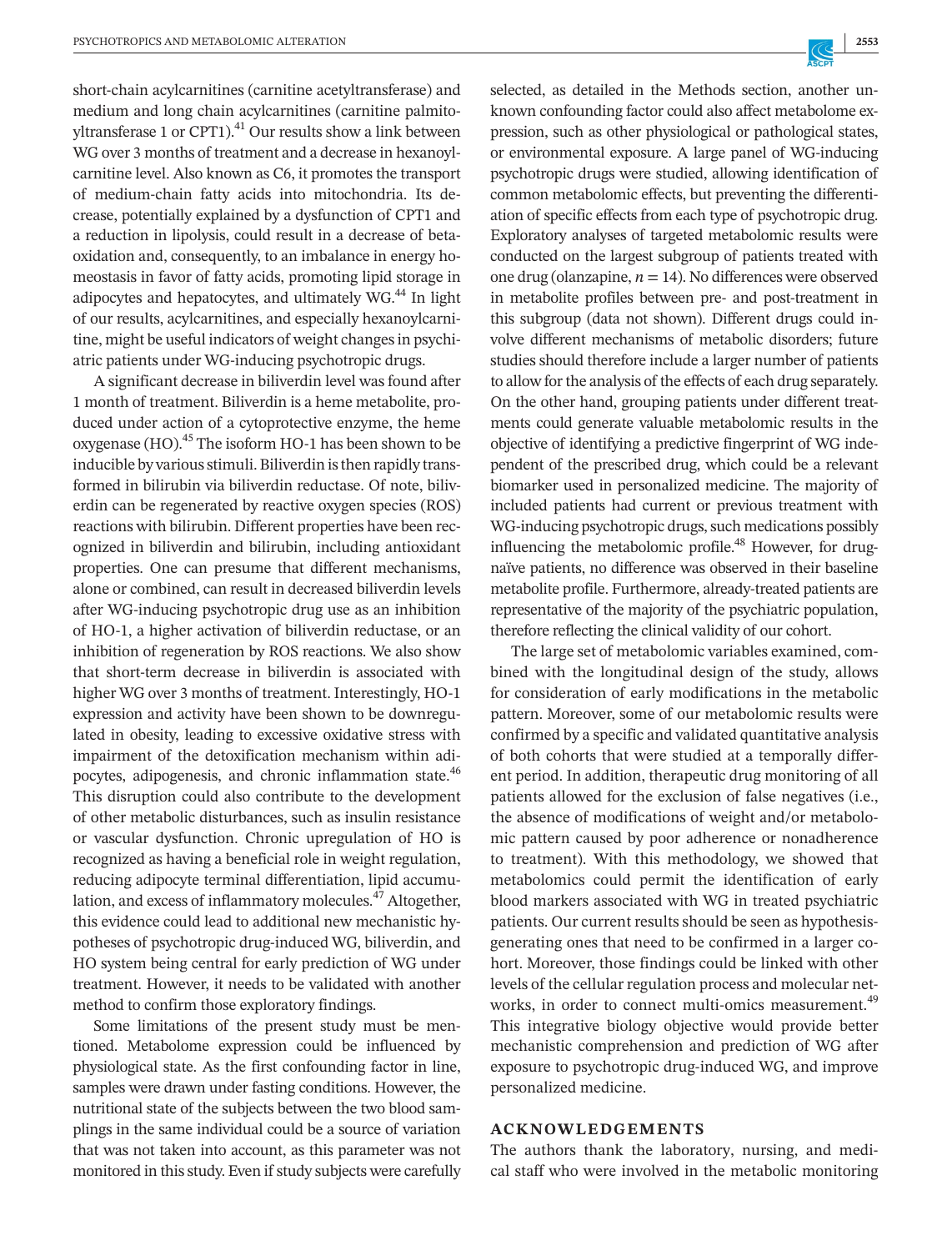program and all the participants in PsyMetab. We thank the International Federation of Clinical Chemistry Professional Scientific Exchange Programme (PSEP), and the French Congress of Psychiatry (CFP) for their support.

## **CONFLICT OF INTEREST**

C.B.E. received honoraria for conferences or teaching CME courses from Janssen-Cilag, Lundbeck, Otsuka, Sandoz, Servier, Sunovion, Vifor-Pharma, and Zeller in the past 3 years. All other authors declared no competing interests for this work.

### **AUTHOR CONTRIBUTIONS**

M.L. wrote the manuscript. CB.E. designed the research. M.L., J.S., B.H., C.D., M.A., A.VG., P.C., D.A., A.T., and CB.E. performed the research. M.L., and M.G. analyzed the data. A.T. and D.A. contributed new reagents/analytical tools.

#### **ORCID**

*Marie Lenski* • <https://orcid.org/0000-0001-8301-857X> *Mehdi Gholam* • <https://orcid.org/0000-0002-1523-9300> *Benjamin Hennart* **I** [https://orcid.](https://orcid.org/0000-0003-0302-6049) [org/0000-0003-0302-6049](https://orcid.org/0000-0003-0302-6049) *Céline Dubath* <https://orcid.org/0000-0002-6585-8492> *Marc Augsburger* **•** [https://orcid.](https://orcid.org/0000-0002-5606-3831) [org/0000-0002-5606-3831](https://orcid.org/0000-0002-5606-3831) *Armin von Gunten* **D** [https://orcid.](https://orcid.org/0000-0001-7852-3803) [org/0000-0001-7852-3803](https://orcid.org/0000-0001-7852-3803) Philippe Conus <sup>D</sup> <https://orcid.org/0000-0002-5832-1910> *Delphine Allorge* [https://orcid.](https://orcid.org/0000-0003-2356-3319) [org/0000-0003-2356-3319](https://orcid.org/0000-0003-2356-3319) Aurelien Thomas <sup>th</sup> [https://orcid.](https://orcid.org/0000-0001-6790-2285) [org/0000-0001-6790-2285](https://orcid.org/0000-0001-6790-2285) *Chin B. Eap*  $\bullet$  <https://orcid.org/0000-0002-5439-0230>

### **REFERENCES**

- 1. Bak M, Fransen A, Janssen J, van Os J, Drukker M. Almost all antipsychotics result in weight gain: a meta-analysis. *PLoS One*. 2014;9:e94112.
- 2. Walker ER, McGee RE, Druss BG. Mortality in mental disorders and global disease burden implications: a systematic review and meta-analysis. *JAMA Psychiatry*. 2015;72:334-341.
- 3. Hjorthøj C, Stürup AE, McGrath JJ, Nordentoft M. Years of potential life lost and life expectancy inschizophrenia: a systematic review and meta-analysis. *Lancet Psychiatry*. 2017;4:295-301.
- 4. Dent R, Blackmore A, Peterson J, et al. Changes in body weight and psychotropic drugs: a systematic synthesis of the literature. *PLoS One*. 2012;7:e36889.
- 5. Volpato AM, Zugno AI, Quevedo J. Recent evidence and potential mechanisms underlying weight gain and insulin resistance due to atypical antipsychotics. *Rev Bras Psiquiatr*. 2013;35:295-304.
- 6. Scigliano G, Ronchetti G. Antipsychotic-induced metabolic and cardiovascular side effects in schizophrenia: a novel mechanistic hypothesis. *CNS Drugs*. 2013;27:249-257.
- 7. Balt SL, Galloway GP, Baggott MJ, Schwartz Z, Mendelson J. Mechanisms and genetics of antipsychotic-associated weight gain. *Clin Pharmacol Ther*. 2011;90:179-183.
- 8. Clay HB, Sillivan S, Konradi C. Mitochondrial dysfunction and pathology in bipolar disorder and schizophrenia. *Int J Dev Neurosci*. 2011;29:311-324.
- 9. Vandenberghe F, Gholam-Rezaee M, Saigí-Morgui N, et al. Importance of early weight changesto predict long-term weight gain during psychotropic drug treatment. *J Clin Psychiatry*. 2015;76:e1417-1423.
- 10. Delacrétaz A, Vandenberghe F, Gholam-Rezaee M, et al. Early changes of blood lipid levels during psychotropic drug treatment as predictors of long-term lipid changes and of new onset dyslipidemia. *J Clin Lipidol*. 2018;12:219-229.
- 11. Roessner U, Bowne J. What is metabolomics all about? *Biotechniques*. 2009;46:363-365.
- 12. Barnes S, Benton HP, Casazza K, et al. Training in metabolomics research. II. Processing and statistical analysis of metabolomics data, metabolite identification, pathway analysis, applications of metabolomics and its future. *J Mass Spectrom*. 2016;51:535-548.
- 13. Beger RD, Dunn W, Schmidt MA, et al. Metabolomics enables precision medicine: "A White Paper, community perspective" *. Metabolomics*. 2016;12:149.
- 14. Patti GJ, Yanes O, Siuzdak G. Innovation: metabolomics: the apogee of the omics trilogy. *Nat Rev Mol Cell Biol*. 2012;13:263-269.
- 15. Tasic L, Larcerda ALT, Pontes JGM, et al. Peripheral biomarkers allow differential diagnosis between schizophrenia and bipolar disorder. *J Psychiatr Res*. 2019;119:67-75.
- 16. Tayeb HO, Murad HA, Rafeeq MM, Tarazi FI. Pharmacotherapy of schizophrenia: toward a metabolomic-based approach. *CNS Spectr*. 2019;24:281-286.
- 17. Burghardt KJ, Evans SJ, Wiese KM, Ellingrod VL. An untargeted metabolomics analysis of antipsychotic use in bipolar disorder. *Clin Transl Sci*. 2015;8:432-440.
- 18. Xuan J, Pan G, Qiu Y, et al. Metabolomic profiling to identify potential serum biomarkers for schizophrenia and risperidone action. *J Proteome Res*. 2011;10:5433-5443.
- 19. Cai H-L, Li H-D, Yan X-Z, et al. Metabolomic analysis of biochemical changes in the plasma and urine of first-episode neuroleptic-naïve schizophrenia patients after treatment with risperidone. *J Proteome Res*. 2012;11:4338-4350.
- 20. Paredes RM, Quinones M, Marballi K, et al. Metabolomic profiling of schizophrenia patients at risk for metabolic syndrome. *Int J Neuropsychopharmacol*. 2014;17:1139-1148.
- 21. Suvitaival T, Mantere O, Kieseppä T, et al. Serum metabolite profile associates with the development of metabolic co-morbidities in first-episode psychosis. *Transl Psychiatry*. 2016;6:e951.
- 22. Choong E, Quteineh L, Cardinaux J-R, et al. Influence of CRTC1 polymorphisms on body mass index and fat mass in psychiatric patients and the general adult population. *JAMA Psychiatry*. 2013;70:1011-1019.
- 23. Choong E, Solida A, Lechaire C, Conus P, Eap CB. [Follow-up of the metabolic syndrome induced by atypical antipsychotics: recommendations and pharmacogenetics perspectives] [Article in French]. *Rev Med Suisse*. 2008;4:1994-1996, 1998-1999.
- 24. Dunn WB, Broadhurst D, Begley P, et al. Procedures for largescale metabolic profiling of serum and plasma using gas